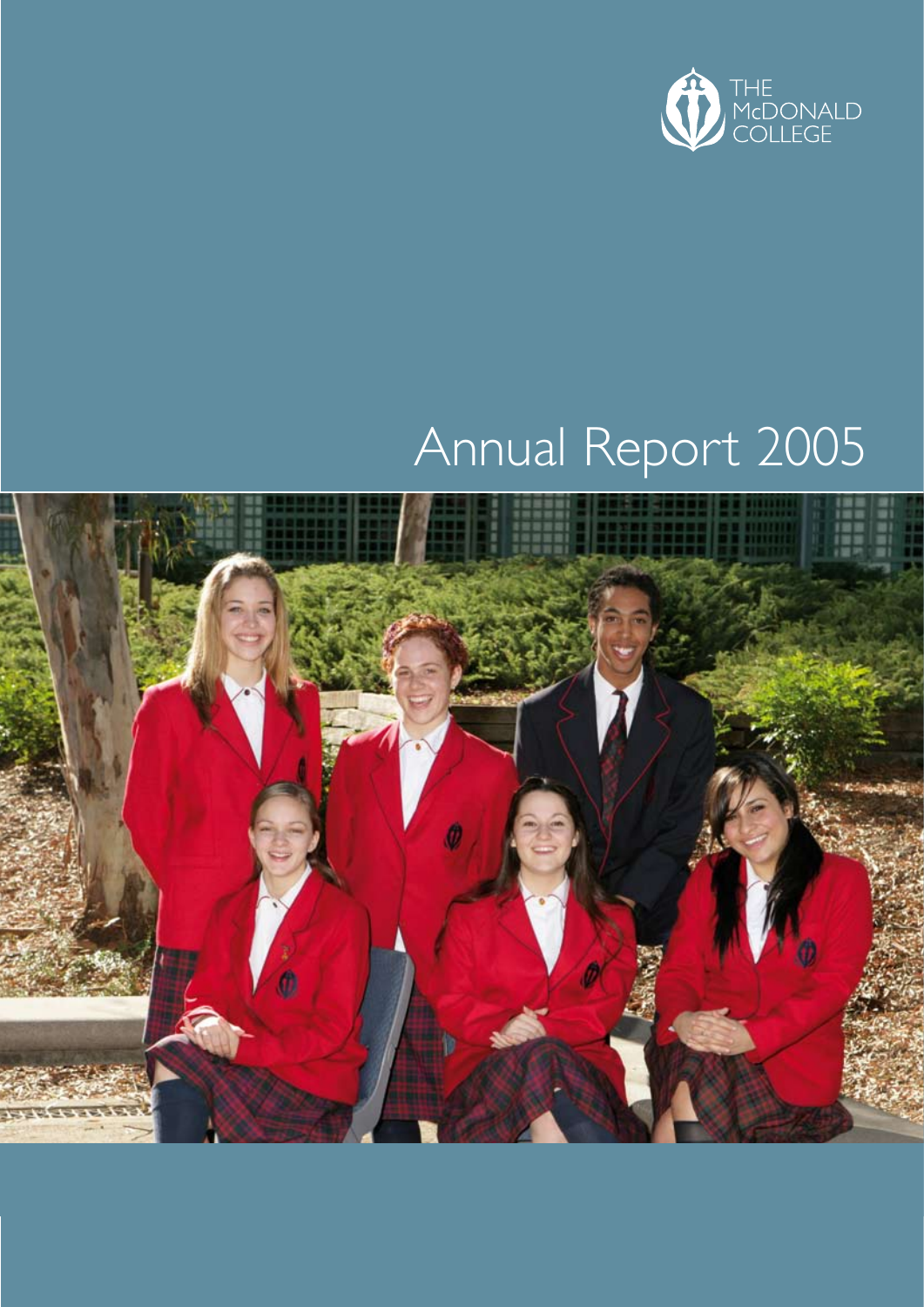## The McDonald College Annual Report 2005 **Contents**

#### Introduction from the Chairman of the College Principal's Report Introduction Academic Achievement Higher School Certificate School Certificate LANNA 2005 Results Teaching Staff Retention Rates Enrolment Policy Procedures Student Population Student Welfare Policies Child Protection Policy Occupational Health and Safety Policy Codes of Conduct Pastoral Care Policy Communication Policy Policies for Student Discipline Policies for Complaints and Grievances Resolution School -determined improvement targets Finance

The McDonald College 17 George Street, North Strathfield NSW 2137 phone 02 9752 0500 email marketing@mcdonald.nsw.edu.au www.mcdonald.nsw.edu.au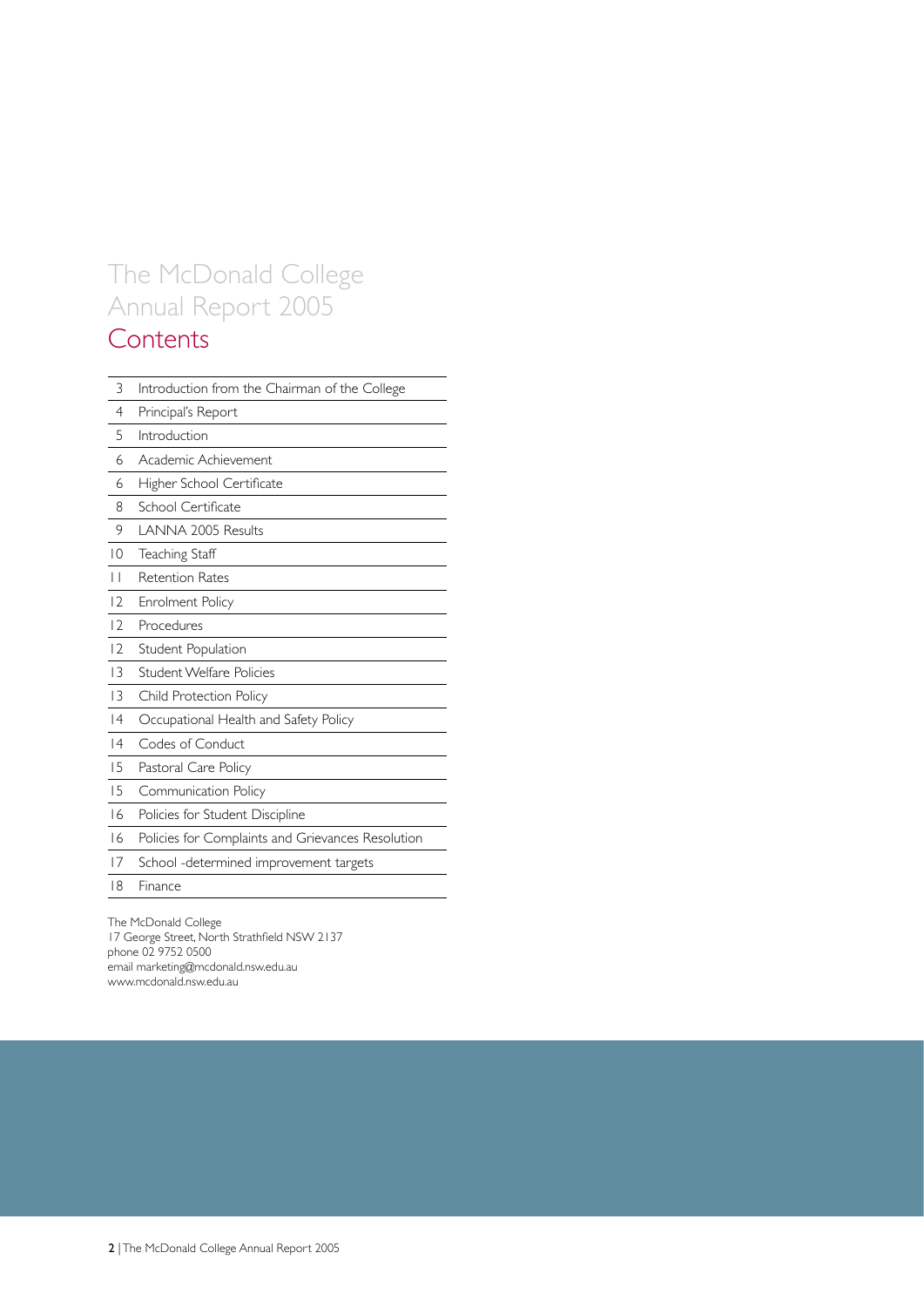#### Introduction from the Chairman of the College Council

The McDonald College is administered by The McDonald College Limited, a not-forprofit community-based company limited by guarantee. The governing body is the College Council, made up of volunteers who give their time to ensure that the original philosophy and vision is upheld and that the financial strength of the College is maintained. I would personally like to thank them for the time and dedication they give to the College.

It is with pride that the College Council presents this Annual Report for 2005. The McDonald College is a unique school with special requirements that accommodate the philosophy of performing arts in education. This Report has been prepared with a view to presenting the academic results and achievements.

The 2005 Report provides details of the College's academic and financial operations in a form that is easy to read. It has followed the Board of Studies and Association of Independent Schools format that has been developed from the Grimshaw Report, which sets out reporting requirements for non-government schools.

The Council recognises and appreciates the amount of time contributed by the Principal and members of the staff in preparing this Report. The Council also appreciates the outstanding teaching practices of the academic staff, which supports and maintains the education of the students in all areas of College activities.

The Council acknowledges with thanks the support and assistance given by the Parents and Friends and the Board Members of the College.

Peter Steven

Peter Stevens Chairman of the College Council

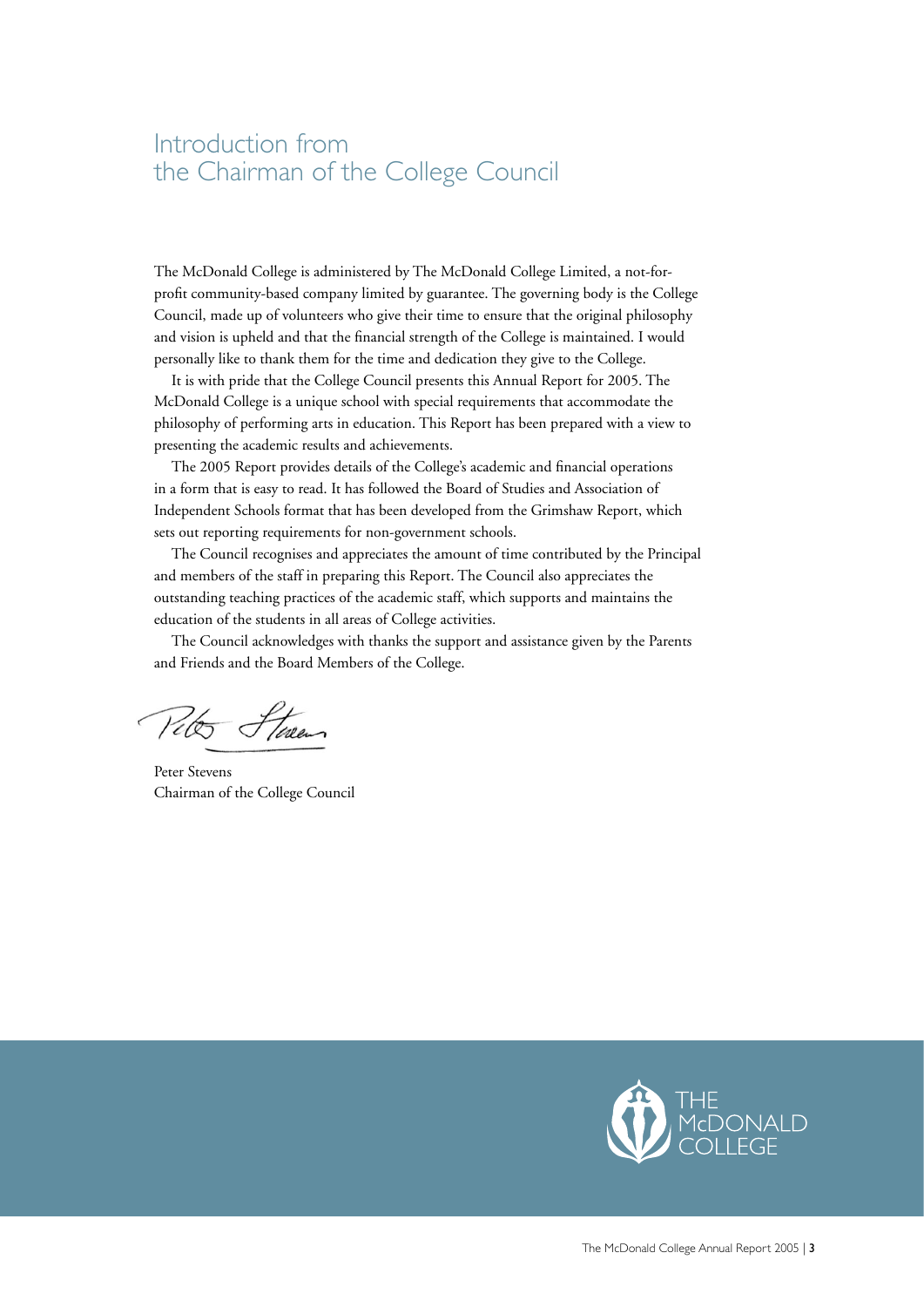#### Principal's Report

Our Annual Report provides the reader with a very brief overview of The McDonald College in 2005. To describe a vibrant and creative community in print is a challenge to say the very least. How does one capture the artistic atmosphere of a studio rehearsing classical ballet, a corridor ringing with the sounds of young voices practicing their scales, an instrument perfecting Bach, a Shakespearian monologue being presented to peers or a dance class pumping to "Kylie".

The following pages provide a brief summary of the College's activities in Preparatory, Infants, Primary and Secondary Departments together with the financial position of the College. For full details of activities please review to our regular publications such as *Behind the Scenes*, *Overture* and *Review*.

The College was involved in over 150 performances ranging from local community events to our bi-annual musical, Bye Bye Birdie, presented to acclaim at the Seymour Centre. All students are given the opportunity to participate in performances/showings for the parent body and supporters of youth in performance.

Again our graduates have ventured into many and varied careers and further study such as, Communications/Law Degree, Bachelor of Interior Design, Bachelor of Science, professional performance contracts in America and Europe and operatic studies in Italy, to name but a few.

I take this opportunity to thank the College Council under the Chairman Mr Peter Stevens for their ongoing support and encouragement. I also thank the College Parents and Friends under the Presidency of Mrs Beth Wakefield for their continued support for all areas of the College.

Maxine Kohler, Principal

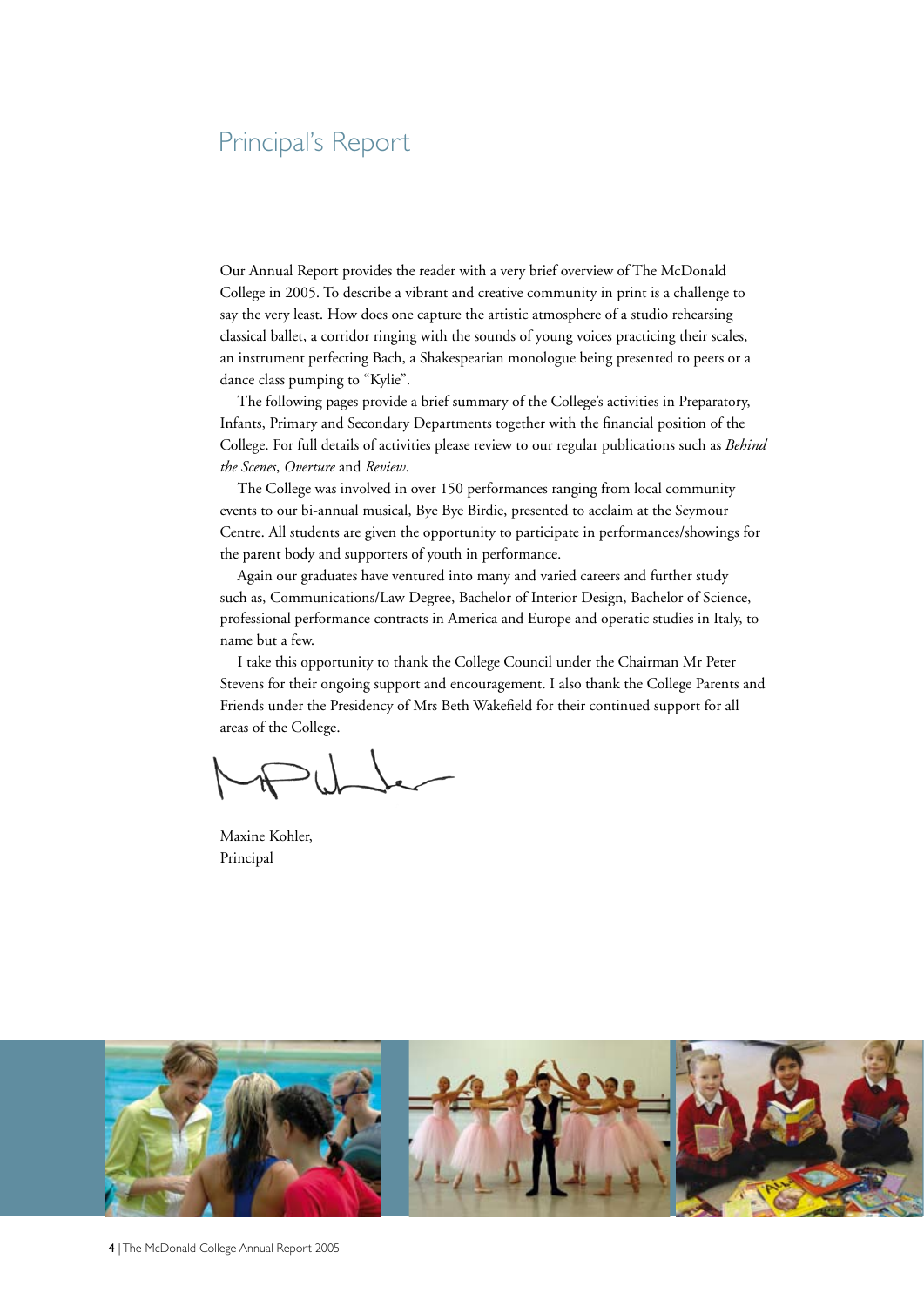#### Introduction

The McDonald College is an independent co-educational, non-denominational, preparatory, infants, primary and secondary college. The College is registered and accredited to offer courses for the School Certificate and Higher School Certificate. Intellectually gifted students from Kindergarten to Year 6 are taught in specially assembled class groups, with strict admission criteria. All College students are encouraged to work to their potential with academic extension opportunities being offered through the Wings Program. Students with special needs are catered for by a combination of withdrawal and in class support.

In addition to the Board of Studies syllabi, our students participate in a performance program with a core culture of performing arts. This program underpins the philosophy of the College and aims to provide professional performance training to our young performing artists whilst maintaining the highest standard of academic education. A comprehensive performing arts program is also available after school hours to College students as well as the broader community.

In summary, the College is unique in providing:-

- A highly specialised performance program alongside a rigorous academic program.
- A differentiated curriculum for intellectually gifted students together with a general performing arts appreciation program.

Our dedicated staff are passionate and skilled in developing and nurturing each student's potential, ability and interest.

The College offers a breadth in cross training for all students, encouraging them to "strive for excellence" (the College motto) in a caring and tolerant environment. Creativity, self-discipline, passion, self-esteem and academic, artistic and performance achievements overall are valued outcomes by the whole College community. Students have had the opportunity to participate in:, *Global Young Leaders Conference in Europe*, *Excursion to America*, *The Shakespeare Festival*, *Tournament of the Minds*, *Debating*, *Public Speaking*, *Chess*, *Eisteddfods*, *Amnesty International*, *Peer Support*, *Premier State Ballet*, to name just a few experiences.

The College supports students who achieve professional employment in the performing arts, television and film industry during their course of study by appointing tutors and/or communicating with onsite tutors to ensure all class work and Board of Studies requirements are fulfilled. The College also supports students who wish to undertake other courses at TAFE or Open High School as part of their academic program.

The College offers boarding facilities for 30 girls from Year 7–12.

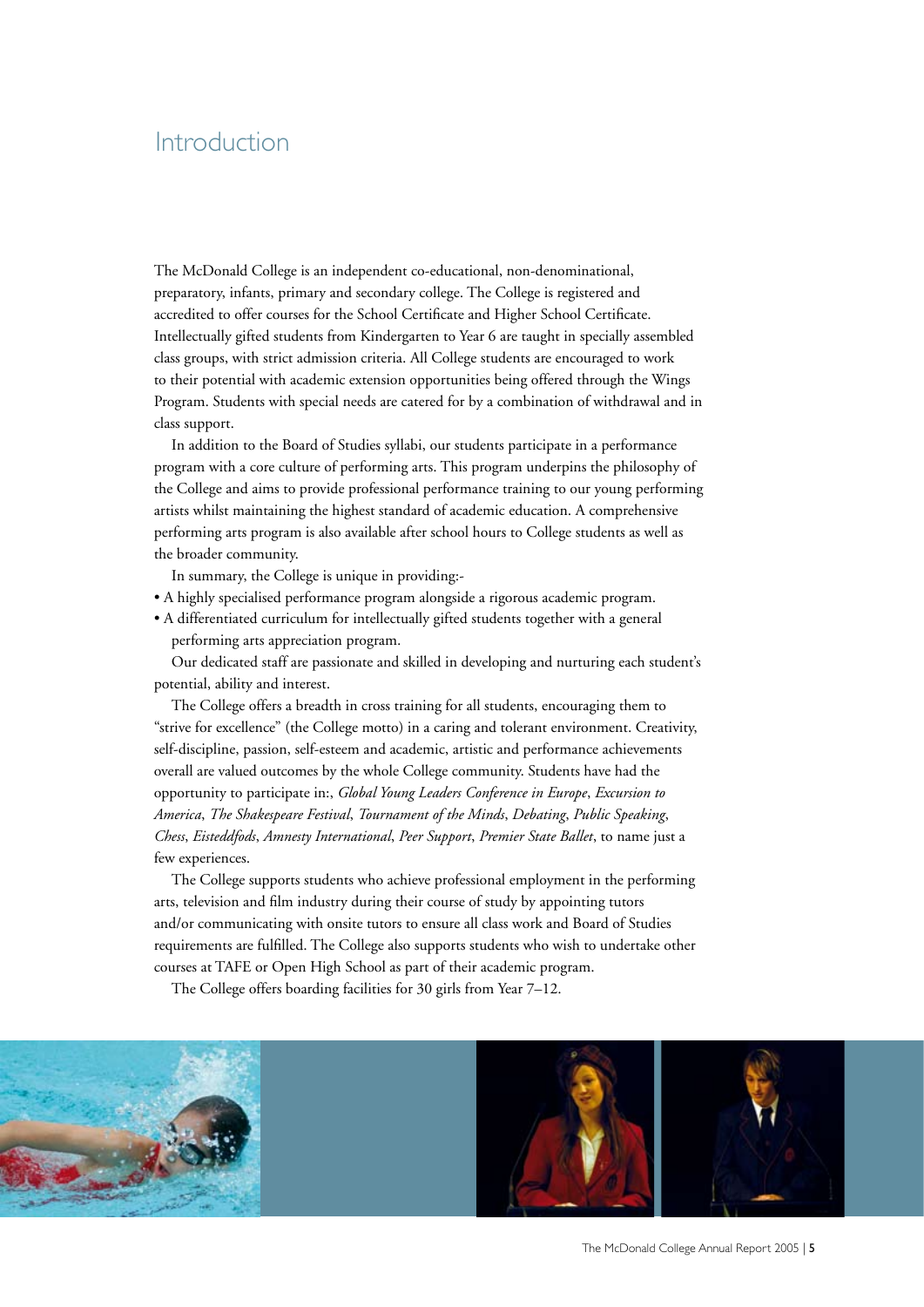#### Academic Achievement

#### HIGHER SCHOOL CERTIFICATE

Among the highlights celebrated in 2005 were the sound HSC results. These results are a credit to the students, their families and the teaching staff of the College.

51 Year 12 students completed HSC exams, as well as Year 11 students who accumulated results in two HSC subjects. Once again, our students have achieved UAIs that have gained them entry into many tertiary courses of their choice.

Table 1, which follows, shows the percentage of students who have received a mark of 70 or more ie., with an HSC result falling within Bands 4, 5 or 6.

| Subject                            | % of School in Bands 4-6 | % of State in Bands 4-6 |
|------------------------------------|--------------------------|-------------------------|
| Biology                            | 80%                      | 67%                     |
| <b>Business Studies</b>            | 65%                      | 53%                     |
| Dance                              | 76%                      | 54%                     |
| Design & Technology                | 69%                      | 55%                     |
| Drama                              | 97%                      | 71%                     |
| English (Standard)                 | 54%                      | 34%                     |
| English (Advanced)                 | 100%                     | 89.9%                   |
| English (Extension 1)              | 90% Upper bands E4/E3    | 85%                     |
| English (Extension 2)              | 100%                     | 80%                     |
| <b>General Mathematics</b>         | 95%                      | 58%                     |
| Information Processes & Technology | 100%                     | 64%                     |
| Mathematics                        | 57%                      | 64%                     |
| Modern History                     | 95%                      | 80%                     |
| Music I                            | 100%                     | 86%                     |
| Music Extension                    | 100%                     | 86%                     |
| <b>PDHPE</b>                       | 70%                      | 70%                     |
| Physics                            | 56%                      | 68%                     |
| Visual Arts                        | 100%                     | 87%                     |
| Entertainment Industry             | 75%                      | 65%                     |

Table 1 – HSC RESULTS 2005

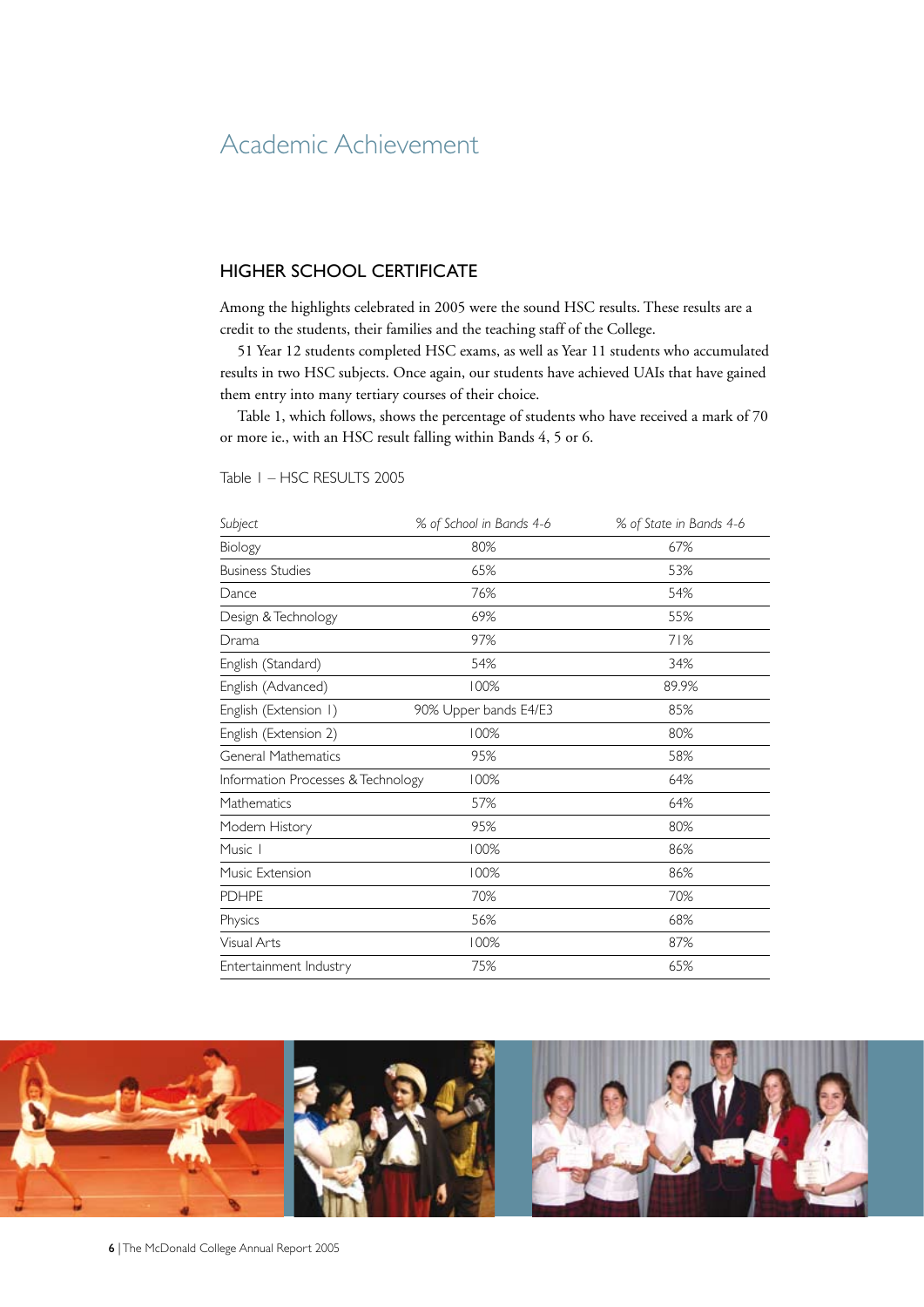#### HIGHER SCHOOL CERTIFICATE continued

Highlights of individual student results and achievements were published in *Overture* (February 2006).

- 90% of our candidates were placed in the top extension band, E4 and E3, for English Extension 2
- 14% of our Biology students were placed in Band 6 compared to 8% of the State
- 27% of our Visual Arts students were placed in Bands 6 and 5, compared to 55% of the State. Two students had their major works chosen for Art Express, and three students were nominated for possible inclusion in Art Express.
- 36% of our Music Course One were students placed in Band 6 compared to 15% of the State. One student was nominated for possible inclusion in Encore, the showcase of exemplary Music works.
- Three students were selected for inclusion, and one student for possible inclusion in Callback, the showcase of exemplary Dance works
- One Drama student was nominated for Onstage, the showcase of exemplary Drama works
- 10% of Drama students were placed in Band 6 compared to 7% of the State.
- 22% of our Information Processes & Technology students were placed in Band 6 compared to 7% of the State.
- 20% of General Mathematics were placed in Band 6 compared to 4% of the State.

Not only were the HSC class of 2005 high achievers but they were also talented performers in their chosen fields. These students were marketable to employers and successful as tertiary applicants, offering diversity in their skills, discipline and commitment.

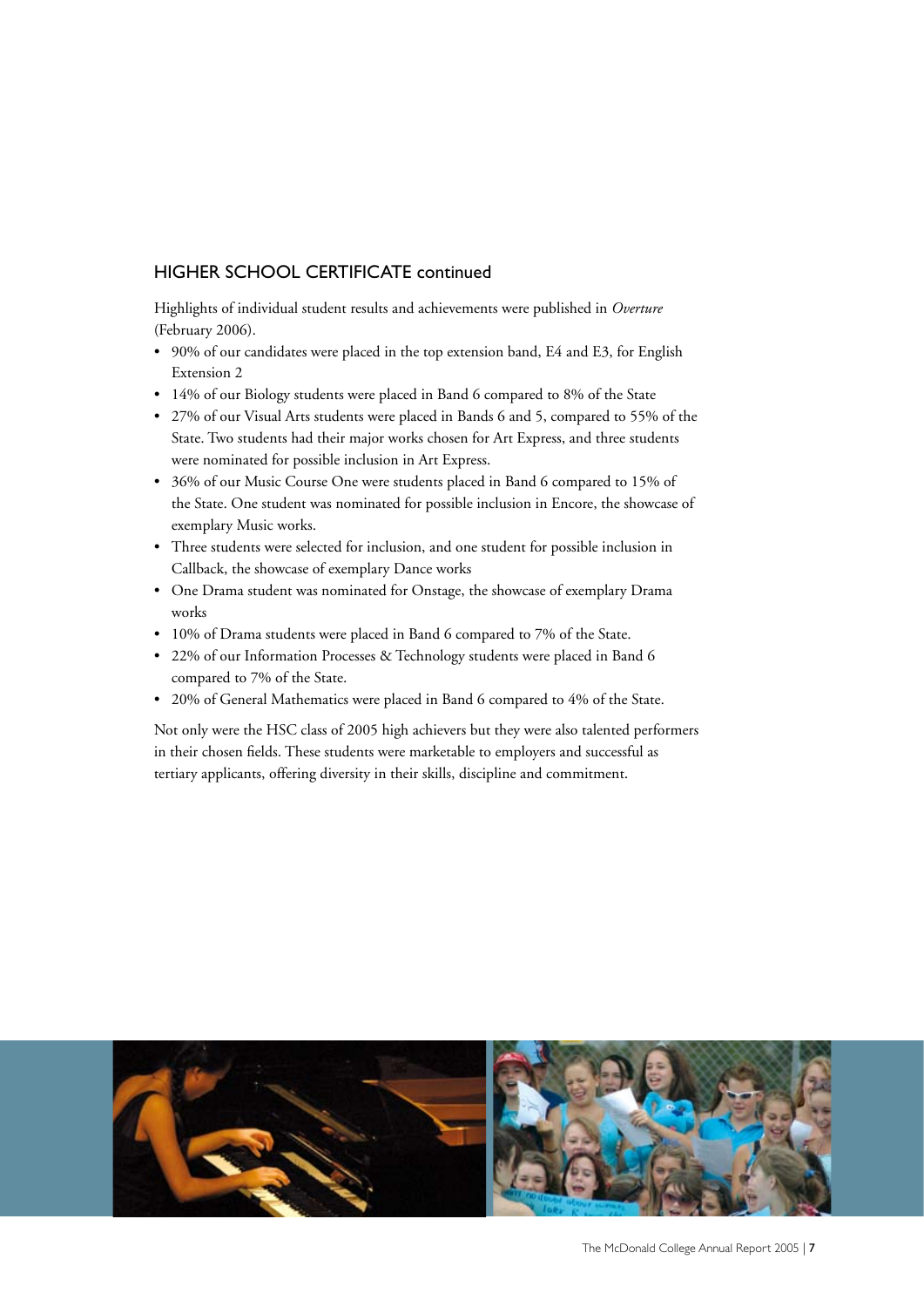#### SCHOOL CERTIFICATE 2005

The 2005 School Certificate results were also impressive. The students received their results in December, and we were very proud of their achievements. We had a candidature of 55 students and in respect of subjects, received 14 Band 6 results and 79 Band 5 results. Table 2, compares the School bands to the State bands as a percentage.



#### TABLE 2 – SCHOOL CERTIFICATE RESULTS 2005

Subject

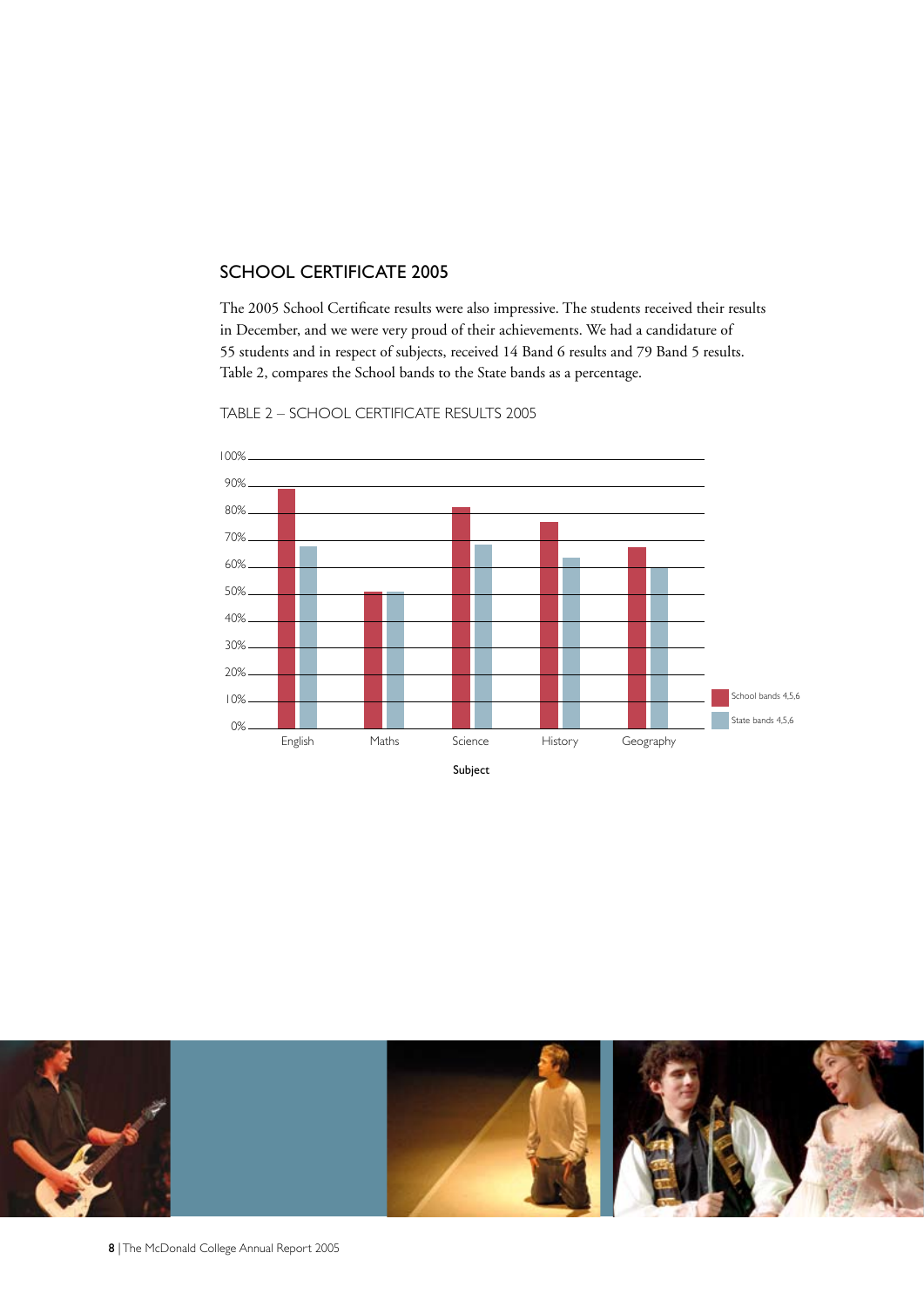## Literacy and Numeracy National Assessment (LANNA) 2005 Results

Each year students in Years 3, 5 and 7 sit for a series of benchmarking tests. Our results for 2005 are consistently above the national benchmark for all year groups tested.

|  | TABLE 3 – LANNA RESULTS 2005 |  |
|--|------------------------------|--|
|  |                              |  |

|          | Percentage of students above the national benchmark |        |        |
|----------|-----------------------------------------------------|--------|--------|
|          | Year 3                                              | Year 5 | Year 7 |
| Reading  | 81%                                                 | 93%    | 96%    |
| Writing  | 100%                                                | 86%    | 96%    |
| Spelling | 100%                                                | 86%    | 92%    |
| Numeracy | 94%                                                 | 96%    | 92%    |





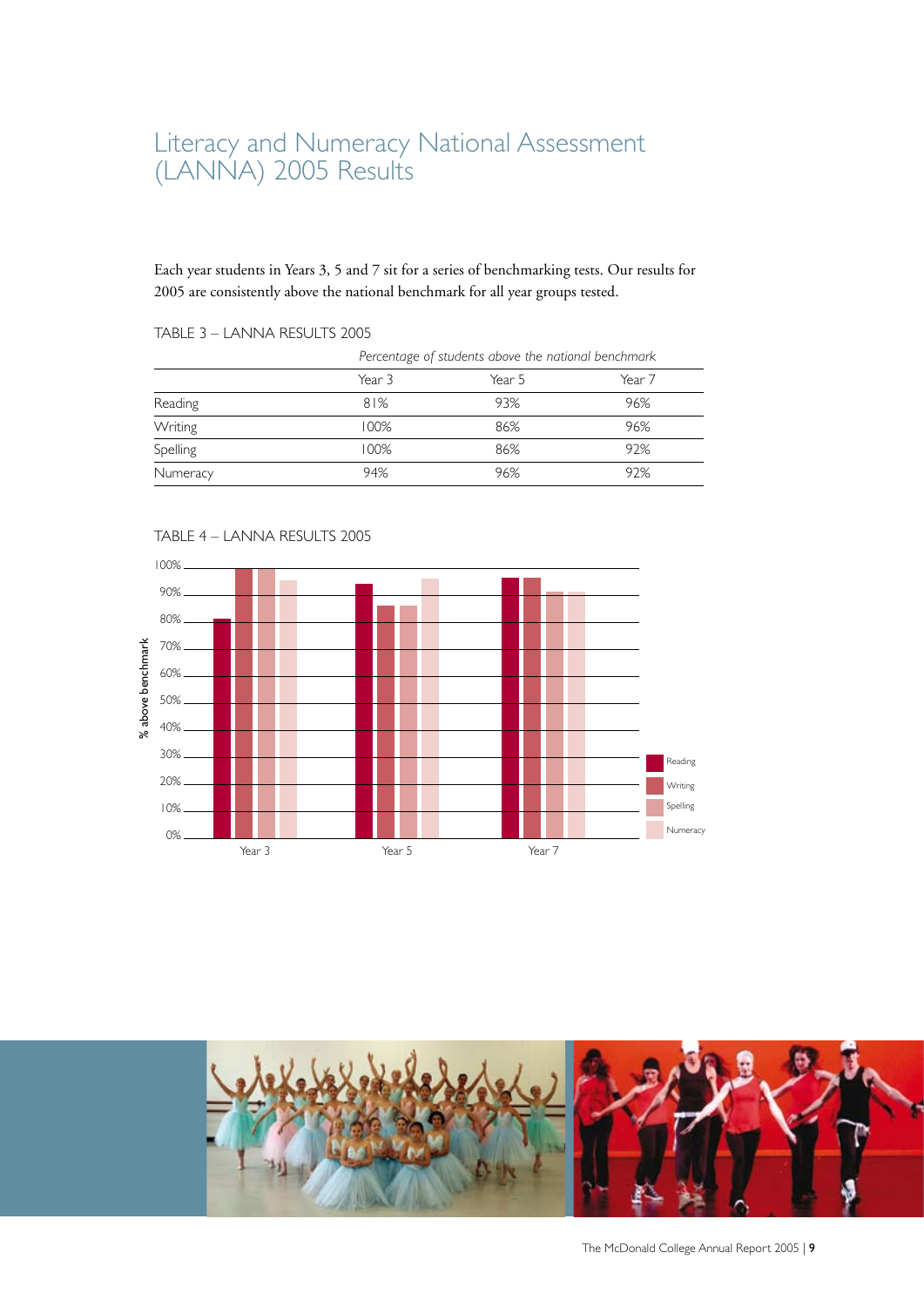# Teaching Staff

#### TABLE 5 – DETAILS OF ACADEMIC TEACHING STAFF

| Category                                                                  | Number of<br><b>Teachers</b> |
|---------------------------------------------------------------------------|------------------------------|
| Teachers who have teaching qualifications from a higher education         |                              |
| institution within Australia or as recognised within the National Office  |                              |
| of Overseas Skills Recognition (AEI-NOOSR) guidelines, or                 | 55                           |
| Teachers who have qualifications as a graduate from a higher education    |                              |
| institution within Australia or one recognised within the AEI-NOOSR       |                              |
| guidelines but lack formal teacher education qualifications or            | $\bigcirc$                   |
| Teachers who do not have qualifications as described in (a) and (b)       |                              |
| but have relevant successful teaching experience or appropriate knowledge |                              |
| relevant to the teaching context.                                         | $\bigcap$                    |

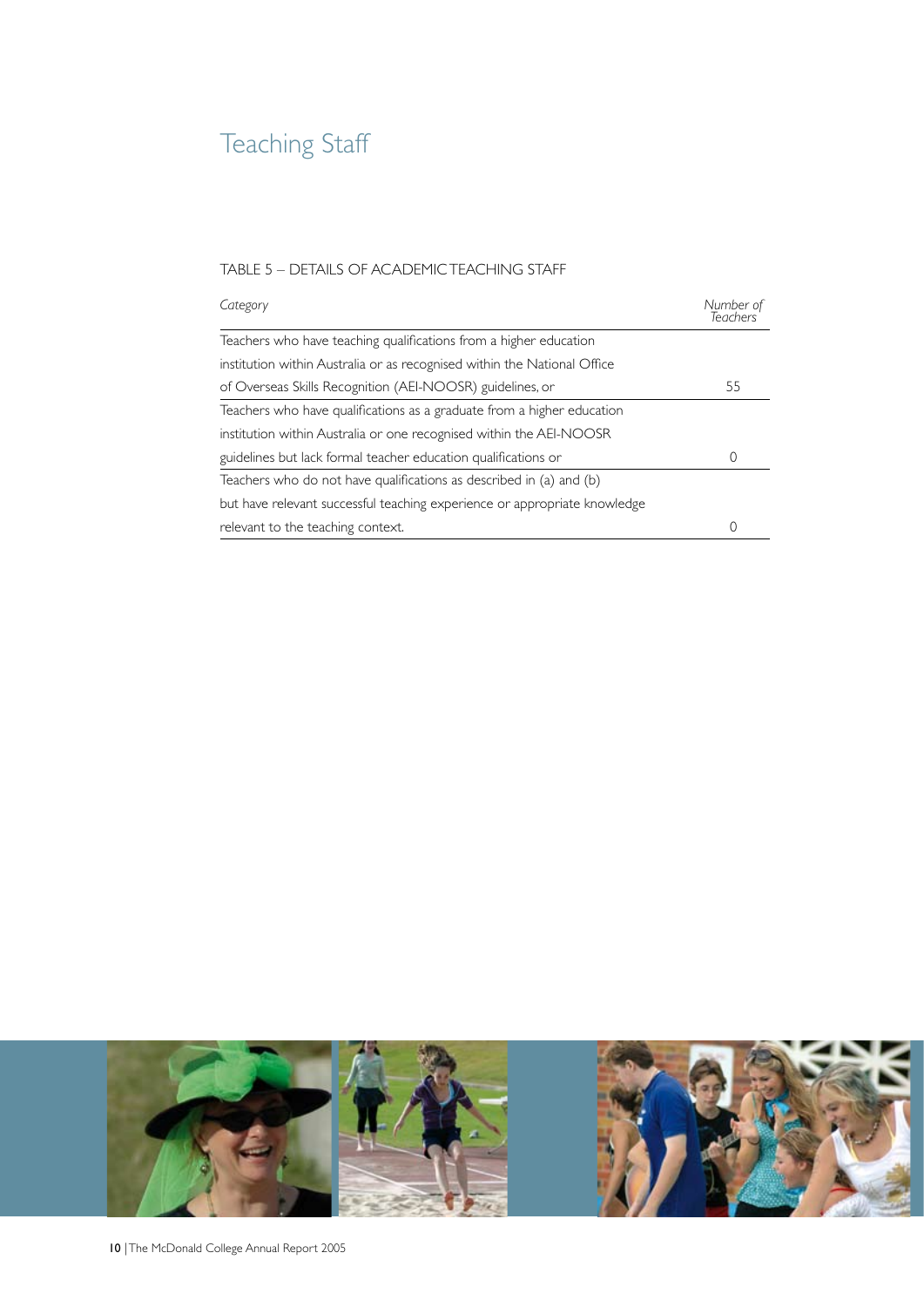## Retention rates

The apparent retention rates for year 6 into 7, Year 9 into 11 and Year 10 into Year 12 reflect the main intakes of year 7 and year 11 at the College. The apparent retention rate from Year 9 to Year 11 has increased over the last five years. Based on the information provided to the College when students leave, it would appear that students who leave during years 9, 10 or Year 11 do so for travel, financial, vocational training or relocation purposes.

| Years<br>compared | Year 6<br>total enrolment<br>on census date<br>6/8/04   | Year 7<br>total enrolment<br>on census date<br>10/8/05  | Year 6<br>enrolment at<br>census date<br>remaining in<br>Year 7   | Apparent<br>retention<br>rate | Actual<br>retention<br>rate |
|-------------------|---------------------------------------------------------|---------------------------------------------------------|-------------------------------------------------------------------|-------------------------------|-----------------------------|
| 2004/2005         | 24                                                      | 59                                                      | 17                                                                | 246%                          | 71%                         |
|                   |                                                         |                                                         |                                                                   |                               |                             |
| Years<br>compared | Year 9<br>total enrolment.<br>on 19/2/03                | Year II<br>total enrolment<br>on 27/2/05                | Year 9 enrolment<br>at 27/2/03<br>in Year    <br>27/2/05          | Apparent<br>retention<br>rate | Actual<br>retention<br>rate |
| 2003/2005         | 61                                                      | 83                                                      | 48                                                                | 136%                          | 79%                         |
|                   |                                                         |                                                         |                                                                   |                               |                             |
| Years<br>compared | Year 10<br>total enrolment<br>on census date<br>12/8/03 | Year 12<br>total enrolment<br>on census date<br>10/8/05 | Year 10<br>enrolment at<br>census date<br>remaining in<br>Year 12 | Apparent<br>retention<br>rate | Actual<br>retention<br>rate |
| 2003/2005         | 56                                                      | 52                                                      | 46                                                                | 93%                           | 82%                         |

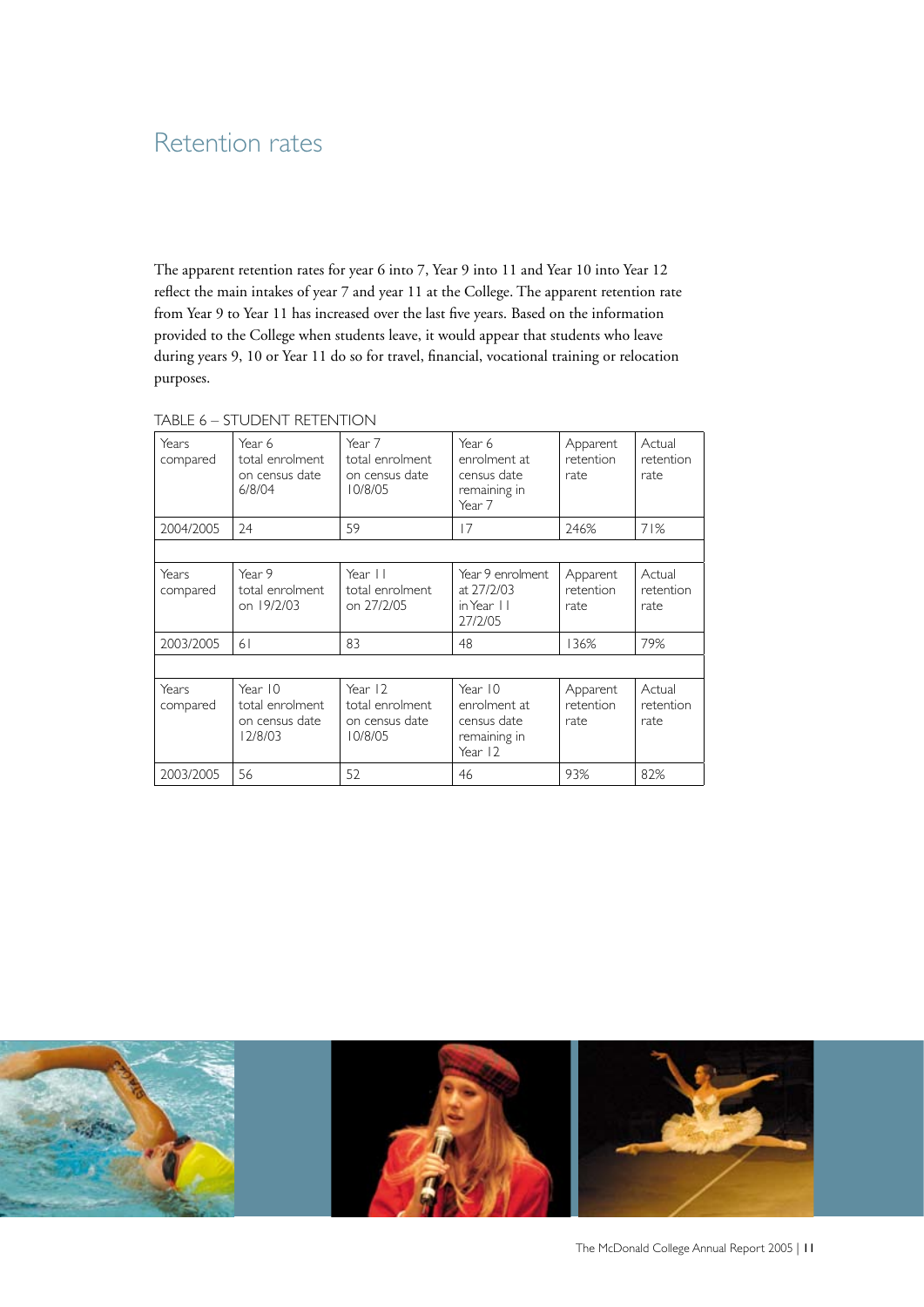#### Policies

## Enrolment Policy

The McDonald College is a comprehensive co-educational, non-denominational, Preparatory to Year 12 College providing an education with a creative and performing arts focus. The College operates within the policies of the NSW Board of Studies. Applications are processed in order of receipt and consideration is given to the applicant's likely commitment and involvement in activities that support the College Philosophy. Once enrolled, students are expected to support the College's ethos and comply with the College rules to maintain the enrolment.

#### Procedures

- 1. All applications are processed according to the College's Enrolment Policy.
- 2. The College considers each applicant's supporting statement / interview responses regarding their ability and willingness to support the College's ethos.
- 3. The College considers each applicant's educational needs. To do this, the College will need to gather information and consult with the parents/family and other relevant persons. Students wishing to enrol in the gifted stream must undergo educational testing by an outside provider and satisfy entry requirements to be considered for admission.
- 4. The College identifies any strategies that need to be put into place to accommodate the applicant before a decision regarding the enrolment is made.
- 5. The College informs the applicant of the outcome of their application.

#### Student population

At the census date in 2005 the College had 521students from Preparatory to Year 12. 331 students were in the senior school whilst 190 students were in the junior school. Approximately 39% of students were boys and 61% were girls. The students came from a wide range of backgrounds and demographic areas. The College enrolled overseas students and operated a boarding facility that accommodated 26 girls.

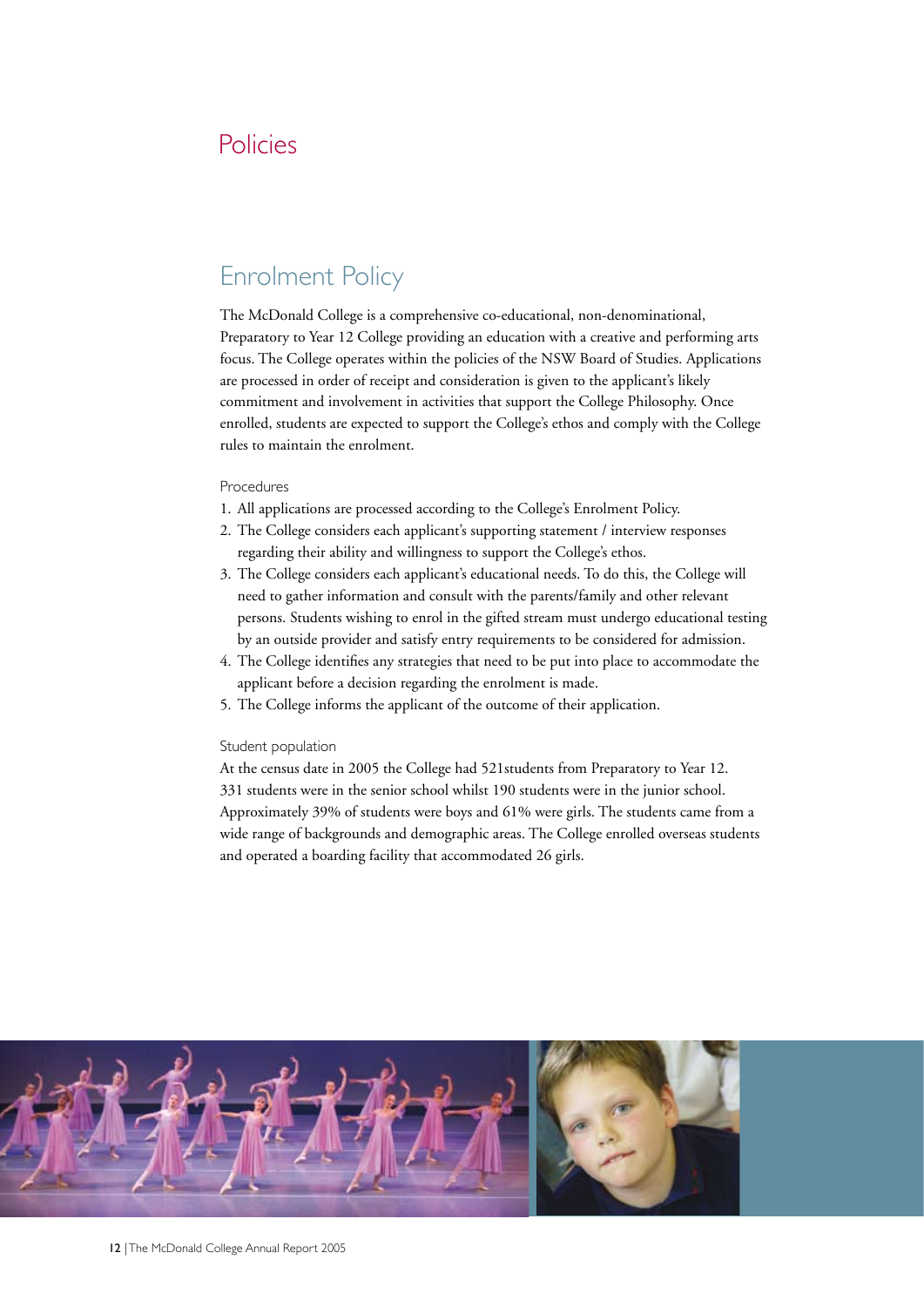## Student Welfare Policies

The College seeks to provide a safe and supportive environment which:

- Minimises risk of harm and ensures students feel secure
- Supports the physical, social, academic, performance and emotional development of students
- Provide student welfare policies and programs that develop a sense of self-worth and foster personal development

To ensure that all aspects of the College's mission to meet the welfare needs of our students are implemented, the following policies and procedures are in place.

## Child Protection Policy

The College policy encompasses:

- Introduction to the Legislation, definitions, concepts and requirements.
- Creating a Safe Learning Environment
- Reporting and Investigating
- Reportable Conduct
- Risk Management
- Investigation processes
- Documentation

Training and professional development has been undertaken to inform staff of their responsibilities under the Child Protection Legislation. A copy of the policy is available for viewing from the Registrar upon request.

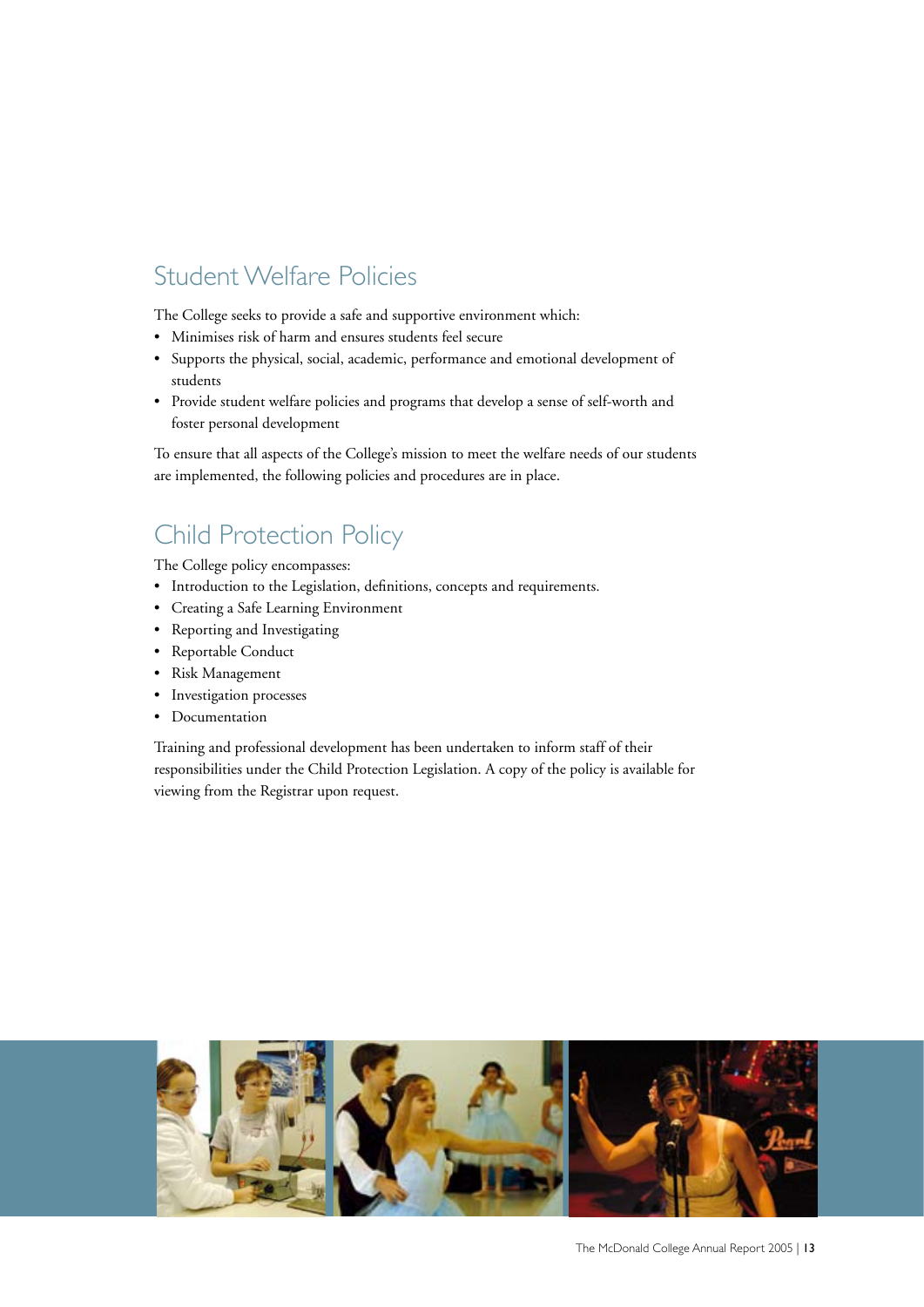## Occupational Health and Safety Policy

The College has a range of policies and procedures relating to:

Security • procedures for security of the grounds and buildings

- use of grounds and facilities
- emergency procedures
- travel on school-related activities

Supervision • duty of care

- risk management
- levels of supervision for on-site activities
- guidelines for supervisors

During 2005 new fire procedures were implemented and staff training carried out. Supervision levels for excursions were revised and incorporated into the policy. Policies are available for viewing from the Registrar upon request.

#### Codes of Conduct

The College has a range of policies and procedures including:

- Codes of Conduct for Staff and Students
- Behaviour Management
- Student Leadership / Peer Support

Anti-bullying strategies and policy were revised and included in the Code of Conduct. The role of prefects was reviewed and leadership training expanded during 2005. Detail of such policies and procedures are found in the Student Diary and College Handbooks.

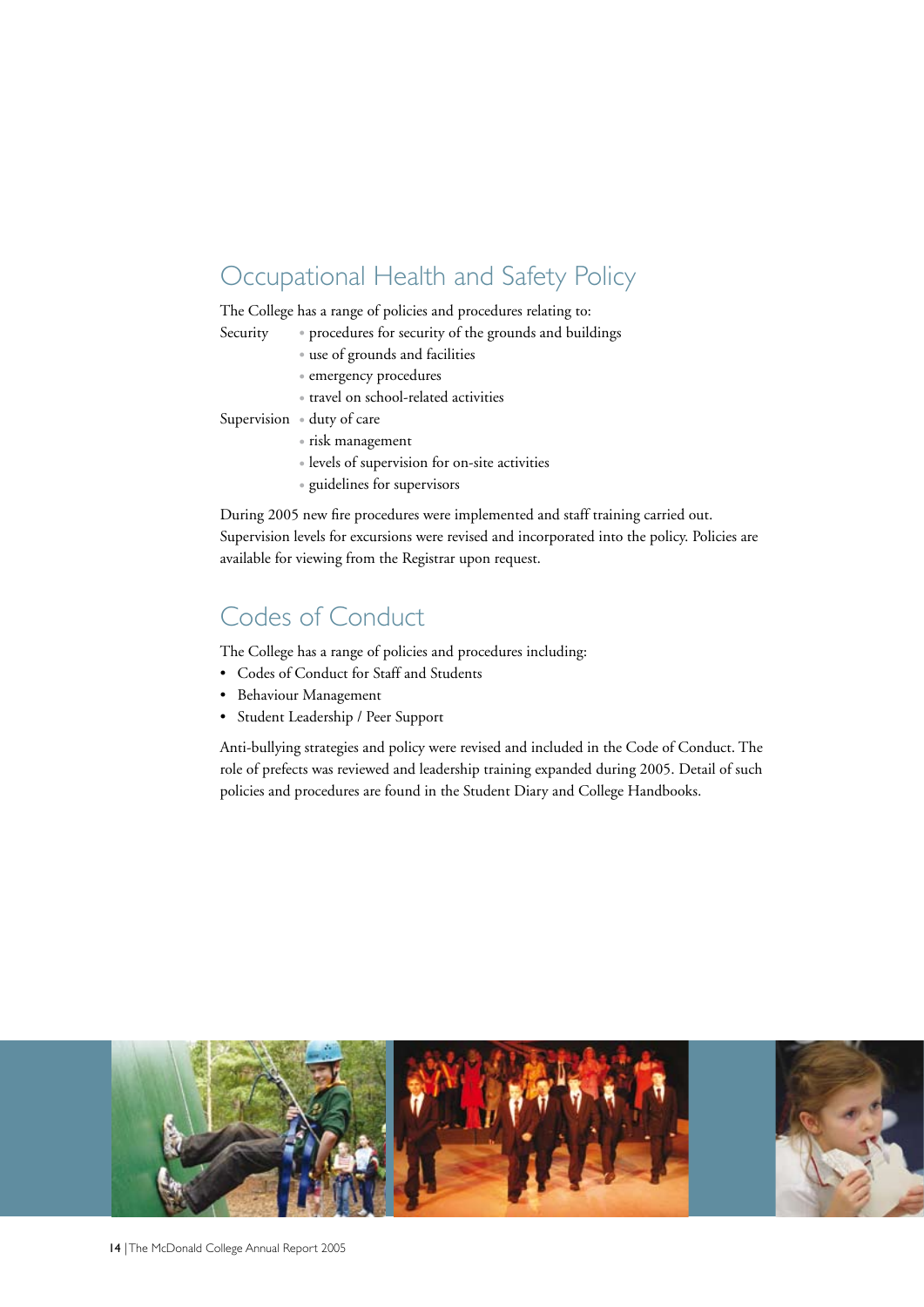## Pastoral Care Policy

The College has a range of policies and procedures including:

- The Pastoral Care system involves a structured program for students, Year Co-ordinators and the Director of Student Welfare
- Availability of and access to special services such as counselling within the College and access to outside counsellors where appropriate.
- Health care procedures
- Critical Incident Policy
- Homework Policy

Health and Homework procedures are printed in the Student Diary and in Parent and Student Handbook. The Critical Incident Policy is available for viewing from the Registrar upon request.

## Communication Policy

The College has a range of formal and informal mechanisms in place for facilitating communication between the school and those with an interest in the student's education and well-being. These may be found in the Student Diary and College Handbooks.

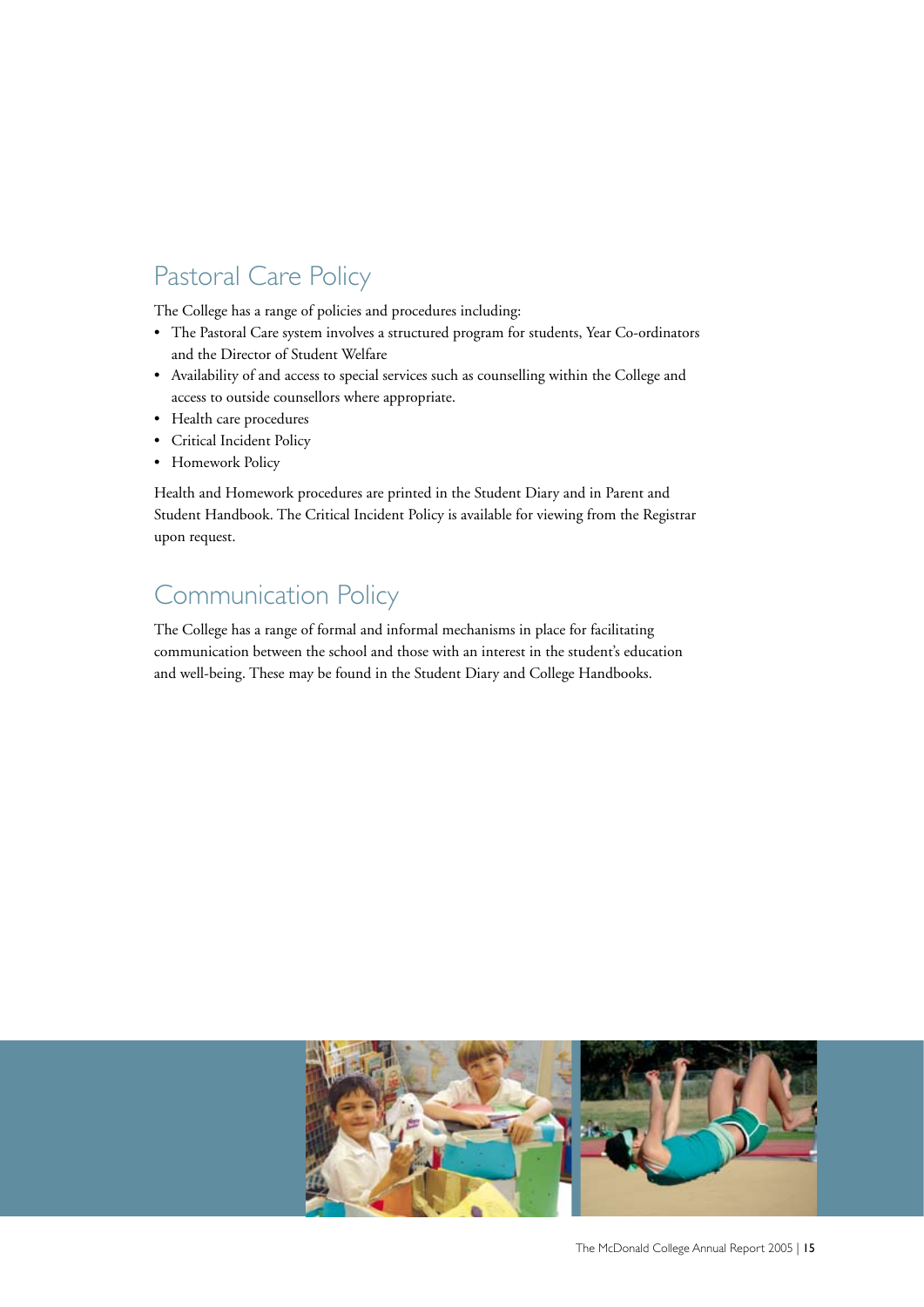## Policies for Student Discipline

Students are required to abide by the College rules and to follow the directions of teachers and other people with authority delegated by the College. Students are expected to act with respect for others and for themselves at all times whilst valuing their own wellbeing, opportunities to learn and the reputation of the College. Where disciplinary action is required penalties imposed vary according to the nature of the breach of discipline and a student's prior behaviour. Corporal punishment is not permitted under any circumstances.

Disciplinary action that may result in any sanction against the student including suspension, expulsion or exclusion will be based on principles of procedural fairness.

The full text of the College's discipline policy and associated procedures is provided to all members of the College community through:

- College Handbooks
- The Student Diary
- The Parent Information booklet

During 2005 the College's discipline policies and procedures were reviewed as part of the review of Pastoral Care within the College. The discipline policy contains procedures for disciplinary action that continue to be based on the principles of procedural fairness.

#### Policies for Complaints and Grievance Resolution

The College's policy for dealing with complaints and grievances includes processes for raising and responding to matters of concern identified by parents and/or students. These processes incorporate, as appropriate, principles of procedural fairness.

The full text of the College's policy and processes for complaints and grievance resolution is provided in the College Handbook and the information booklet for the College Council. An appropriate outline of the policy and processes is also in the student diary and on the College intranet.

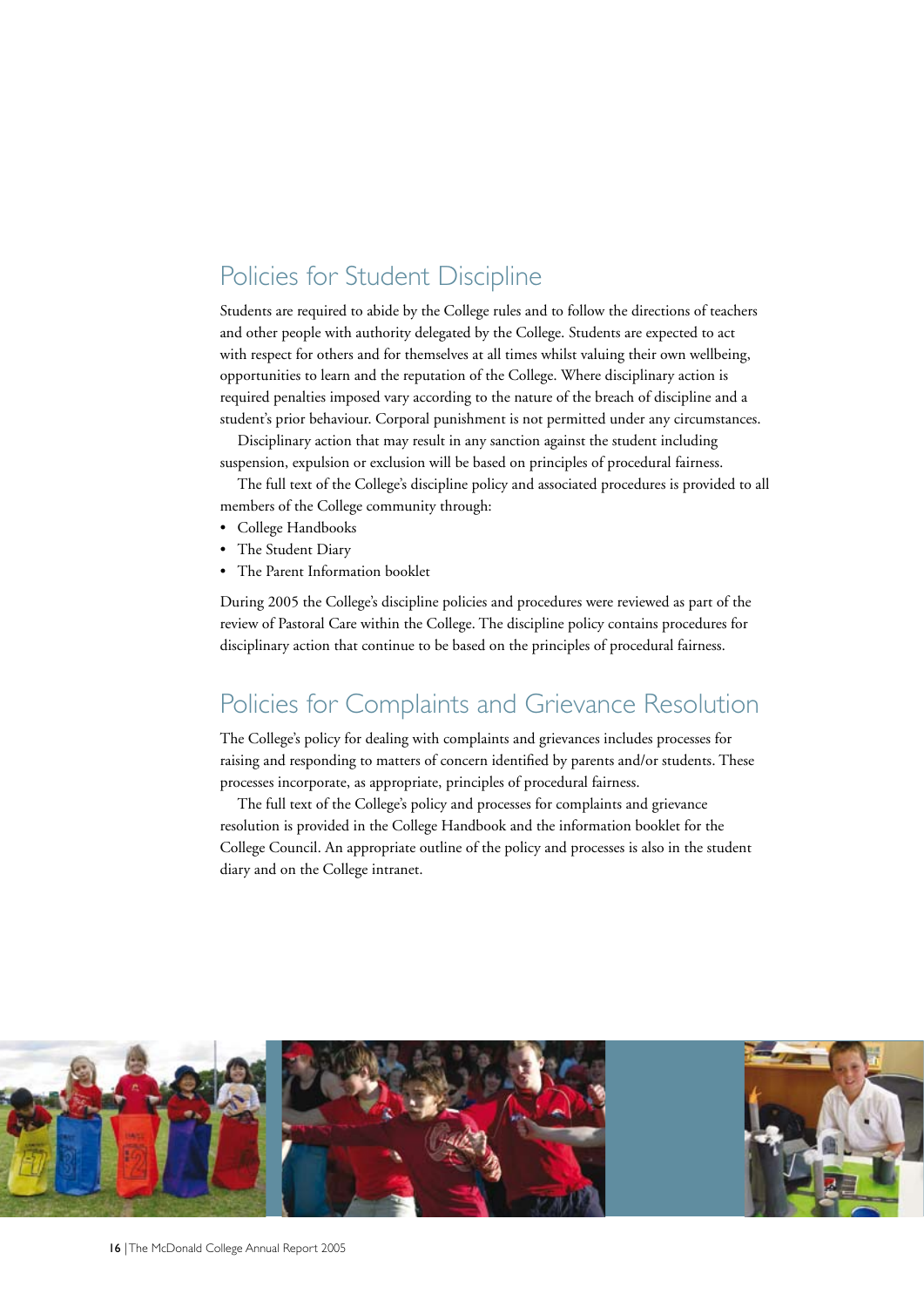# School-determined improvement targets

#### TABLE 7 – ACHIEVEMENT OF PRIORITIES FOR 2005

| Area                                                                                                                    | Priorities                                                                                                                                                                 | Achievements                                                                                                                                                               |  |
|-------------------------------------------------------------------------------------------------------------------------|----------------------------------------------------------------------------------------------------------------------------------------------------------------------------|----------------------------------------------------------------------------------------------------------------------------------------------------------------------------|--|
| Teaching and learning                                                                                                   | Improved literacy intervention<br>and numeracy intervention                                                                                                                | Increased small group withdrawal<br>Additional in-class support<br>Additional Reading Scheme Resources<br>AIS Learning Support grant                                       |  |
|                                                                                                                         | Boarding House Study<br>Intervention                                                                                                                                       | Boarding House tutor employed for study<br>sessions                                                                                                                        |  |
|                                                                                                                         | Introduction of Musical Theatre<br>Stream                                                                                                                                  | Outstanding Musical production "Bye Bye Birdie"<br>necessitating the introduction of a Musical<br>Theatre Stream                                                           |  |
|                                                                                                                         | Expanded vocational<br>technological offerings                                                                                                                             | Students attended extra curricular courses in<br>multimedia                                                                                                                |  |
|                                                                                                                         | Primary Music                                                                                                                                                              | Purchase of new Piano                                                                                                                                                      |  |
| Student<br>achievements                                                                                                 | Outstanding LANNA Results<br>Improved literacy results<br>Improved sporting achievements and<br>Increased sport participation<br>participation in inter-school competition |                                                                                                                                                                            |  |
| Introduction of Peer Support<br>Student welfare<br>and Pastoral Care Program                                            |                                                                                                                                                                            | Peer Support Training for Yr 10 students leading<br>to successful implementation of Pastoral Care<br>and Peer Support Program. Employment of<br>Pastoral Care Co-ordinator |  |
| Training in Anaphylaxis,<br>Diabetes, First Aid requirements<br>Staff development<br>K-6 Numeracy<br>OH&S Food Handling |                                                                                                                                                                            | Staff trained                                                                                                                                                              |  |
|                                                                                                                         | <b>Blackbox Theatre</b>                                                                                                                                                    | Airconditioning, Installation of Electrical circuits to<br>improve safety                                                                                                  |  |
| Facilities and<br>resources                                                                                             | Additional Classroom                                                                                                                                                       | Renovations to primary classroom                                                                                                                                           |  |
|                                                                                                                         | Workcover Quality Premium<br>Discount Scheme                                                                                                                               | 2 successful audits                                                                                                                                                        |  |
|                                                                                                                         | Film & TV Studio                                                                                                                                                           | Facilities installed for recording studio                                                                                                                                  |  |
|                                                                                                                         | Costume Storage                                                                                                                                                            | Rearrangement of spaces to provide appropriate<br>costume storage including fitting rooms.                                                                                 |  |
|                                                                                                                         | Quadrangle                                                                                                                                                                 | Electrical - installation of 3 Phase Power                                                                                                                                 |  |
|                                                                                                                         | 3rd Floor Technology House                                                                                                                                                 | Re-painting; Carpeting                                                                                                                                                     |  |
|                                                                                                                         | Junior Playground                                                                                                                                                          | Installation of Shade Cloth                                                                                                                                                |  |

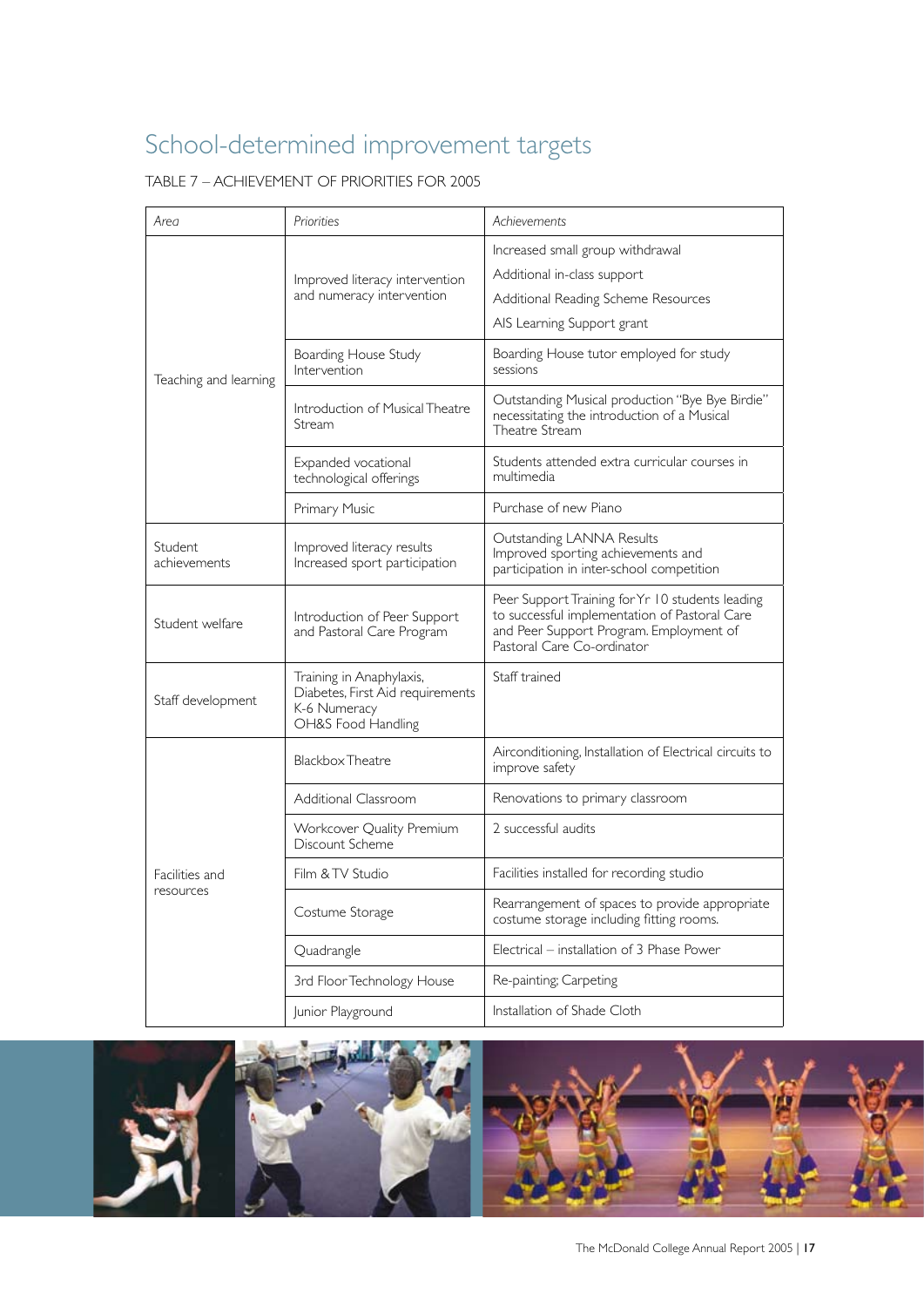#### Finance

Tables 8 (a) & (b) provide graphic pie chart representations of income and expenditure. The College's finances are managed by the Finance Committee of Council which includes the Chairman, Vice Chairman and Treasurer of the College Council; Principal, Business Manager and Accountant. This committee meets each month and regularly reports to Council.

TABLE 8(a) – INCOME



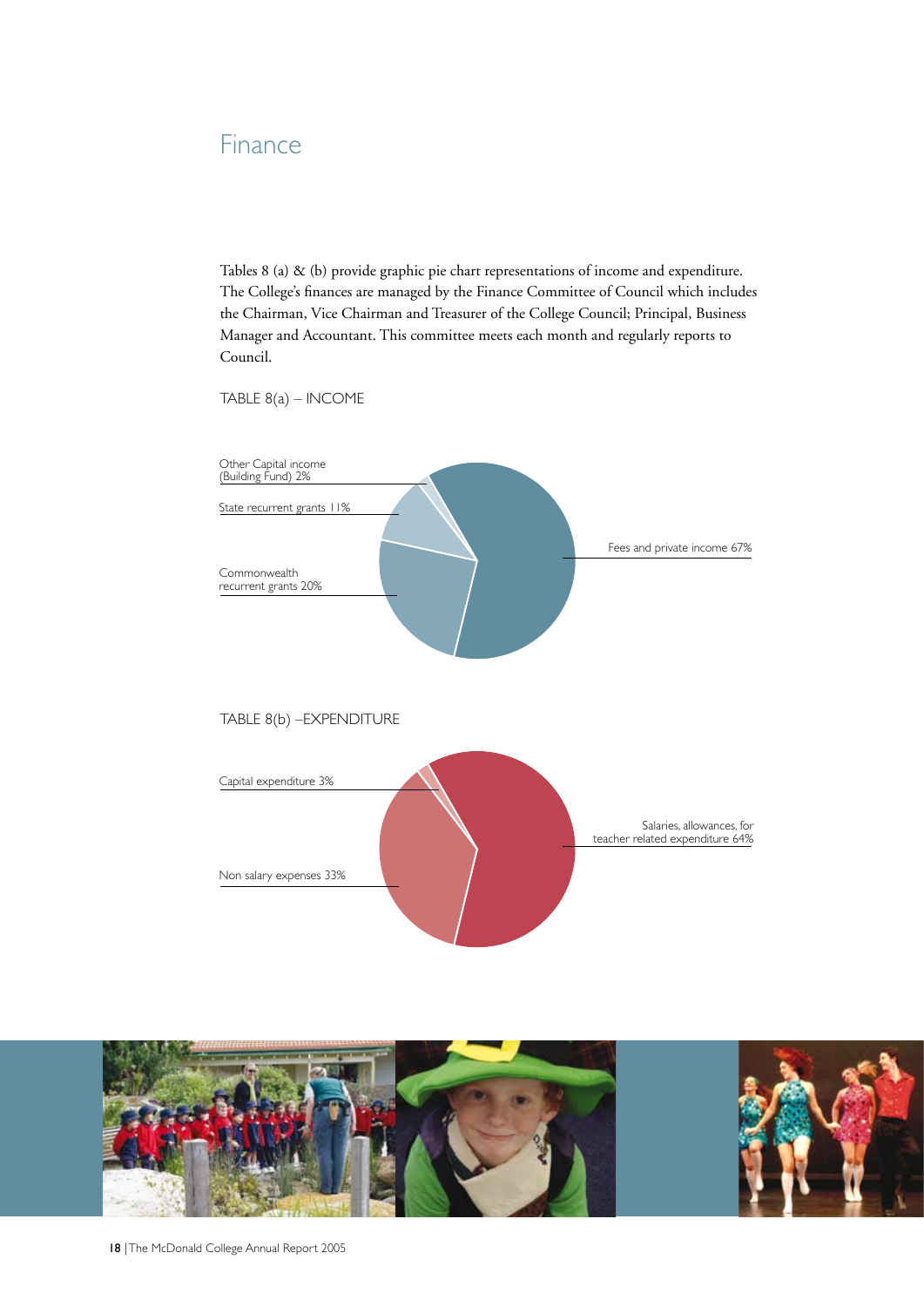The McDonald College Annual Report 2005 | 19